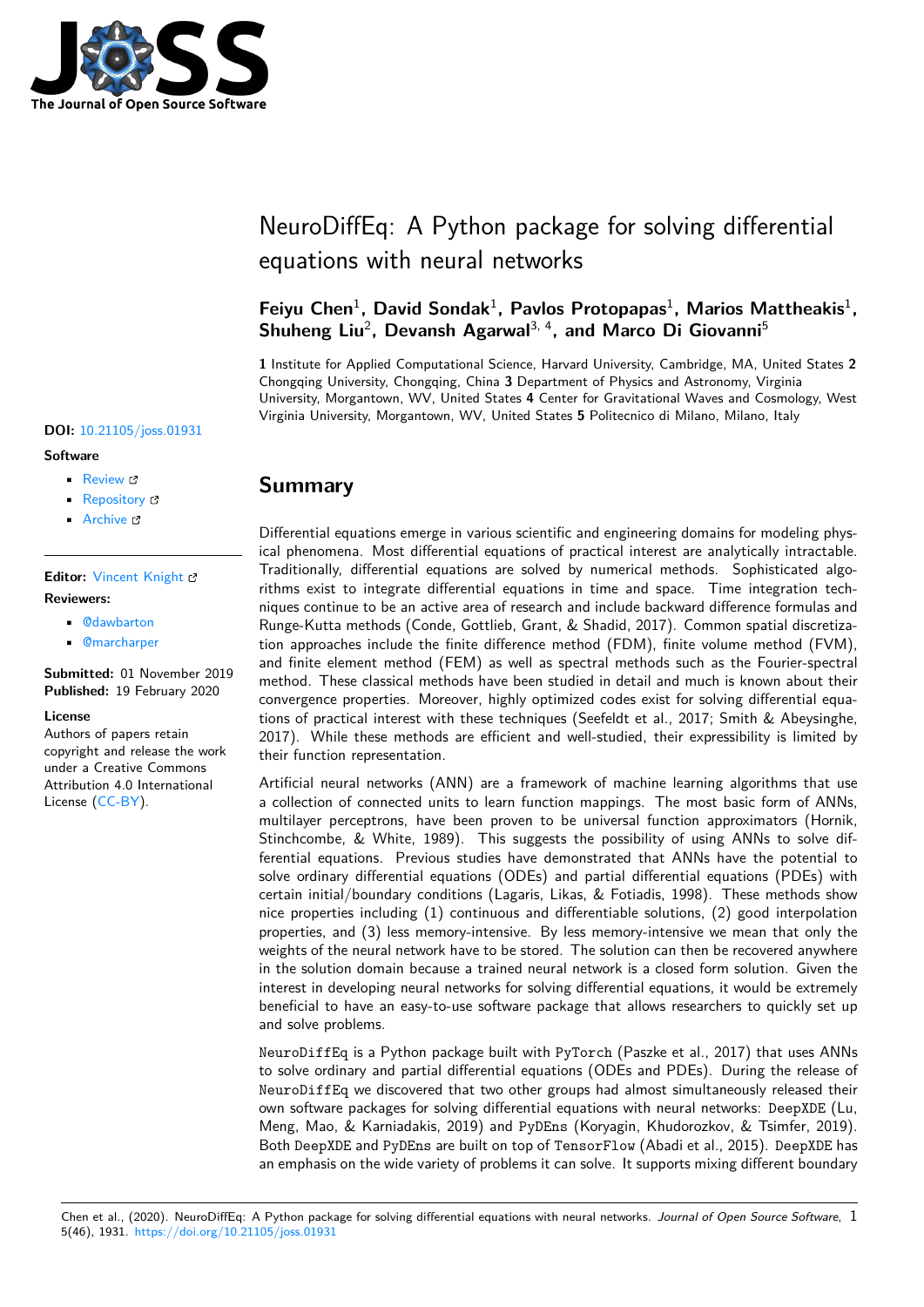

conditions and solving on domains with complex geometries. PyDEns is less flexible in the range of solvable problems but provides a more user-friendly API. This trade-off is partially determined by the way these two packages implement the solver, which will be discussed later.

NeuroDiffEq is designed to encourage the user to focus more on the problem domain (What is the differential equation we need to solve? What are the initial/boundary conditions?) and at the same time allow them to dig into solution domain (What ANN architecture and loss function should be used? What are the training hyperparameters?) when they want to. NeuroDiffEq can solve a variety of canonical PDEs including the heat equation and Poisson equation in a Cartesian domain with up to two spatial dimensions. We are actively working on extending NeuroDiffEq to support three spatial dimensions. NeuroDiffEq can also solve arbitrary systems of nonlinear ordinary differential equations. Currently, NeuroDiffEq is being used in a variety of research projects including to study the convergence properties of ANNs for solving differential equations as well as solving the equations in the field of general relativity (Schwarzchild and Kerr black holes).

## **Methods**

The key idea of solving differential equations with ANNs is to reformulate the problem as an optimization problem in which we minimize the residual of the differential equations. In a very general sense, a differential equation can be expressed as

$$
\mathcal{L}u - f = 0
$$

where  $\mathcal L$  is the differential operator,  $u(x,t)$  is the solution that we wish to find, and f is a known forcing function. We denote the output of the neural network as  $u_N(x, t; p)$  where the parameter vector *p* is a vector containing the weights and biases of the neural network. We will drop the arguments of the neural network solution in order to be concise. If  $u_N$  is a solution to the differential equation, then the residual

$$
\mathcal{R}\left(u_{N}\right)=\mathcal{L}u_{N}-f
$$

will be identically zero. One way to incorporate this into the training process of a neural network is to use the residual as the loss function. In general, the  $L^2$  loss of the residual is used. This is the convention that NeuroDiffEq follows, although we note that other loss functions could be conceived. Solving the differential equation is re-cast as the following optimization problem:

$$
\min_{p} \left( \mathcal{L} u_N - f \right)^2.
$$

It is necessary to inform the neural network about any boundary and initial conditions since it has no way of enforcing these *a priori*. There are two primary ways to satisfy the boundary and initial conditions. First, one can impose the initial/boundary conditions in the loss function. For example, given an initial condition  $u(x, t_0) = u_0(x)$ , the loss function can be modified to:

$$
\min_{p} \left[ \left( \mathcal{L} u_N - f \right)^2 + \lambda \left( u_N \left( x, t_0 \right) - u_0 \left( x \right) \right)^2 \right]
$$

where the second term penalizes solutions that don't satisfy the initial condition. Larger values of the regularization parameter *λ* result in stricter satisfaction of the initial condition while sacrificing solution accuracy. However, this approach does not lead to *exact* satisfaction of the initial and boundary conditions.

Another option is to transform the  $u_N$  in a way such that the initial/boundary conditions are satisfied by construction. Given an initial condition  $u_0(x)$  the neural network can be transformed according to:

$$
\widetilde{u}(x,t) = u_0(x) + \left(1 - e^{-(t-t_0)}\right)u_N(x,t)
$$

Chen et al., (2020). NeuroDiffEq: A Python package for solving differential equations with neural networks. *Journal of Open Source Software*, 25(46), 1931. https://doi.org/10.21105/joss.01931